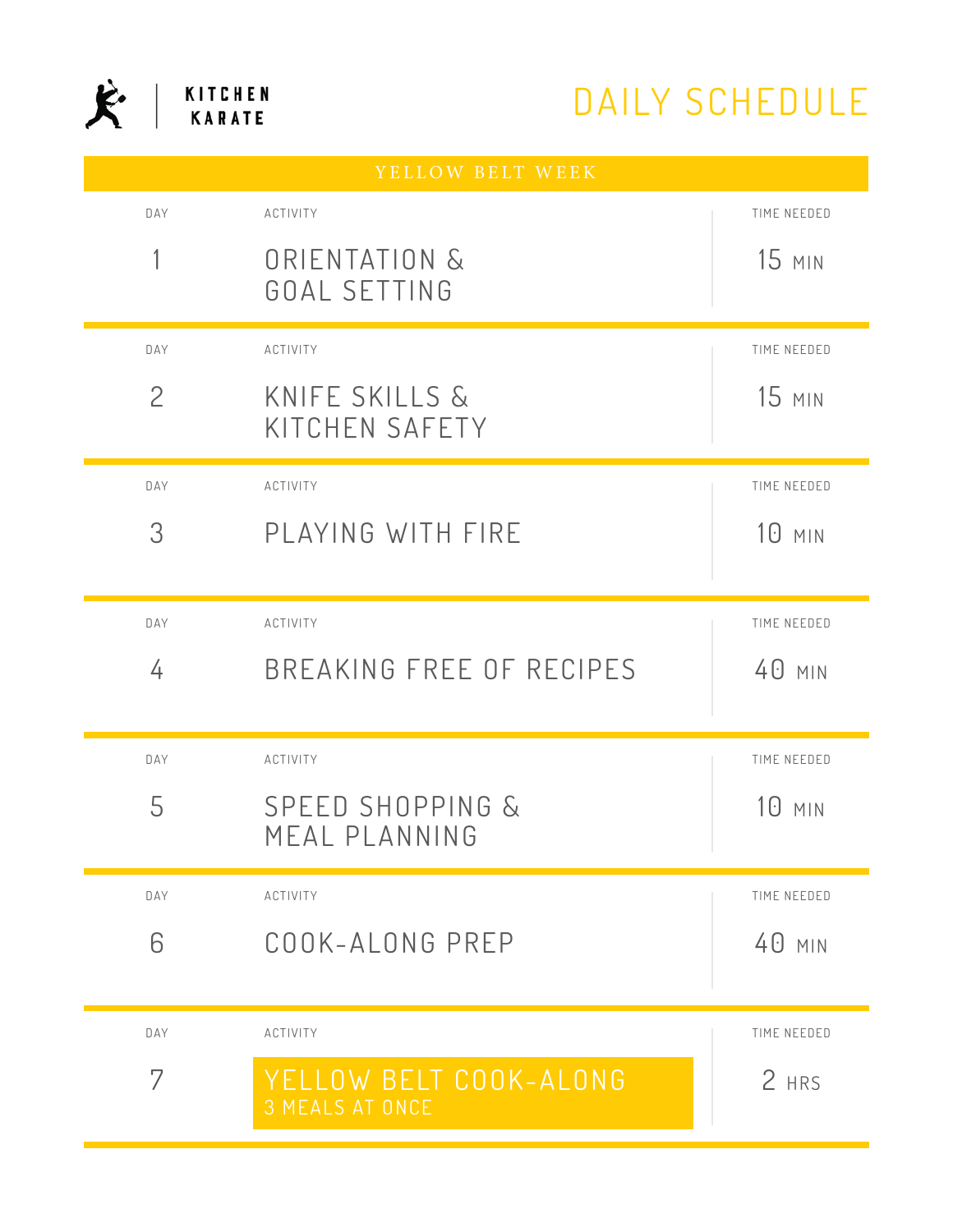

## DAILY SCHEDULE

| ORANGE BELT WEEK |                                                  |               |  |
|------------------|--------------------------------------------------|---------------|--|
| DAY              | ACTIVITY                                         | TIME NEEDED   |  |
|                  | EVALUATE YOUR PLATE                              | 5 MIN         |  |
|                  |                                                  |               |  |
| DAY              | ACTIVITY                                         | TIME NEEDED   |  |
| $\overline{2}$   | FOCUS ON SHOP                                    | <b>10 MIN</b> |  |
|                  |                                                  |               |  |
| DAY              | ACTIVITY                                         | TIME NEEDED   |  |
| 3                | TOOL CHECK                                       | <b>30 MIN</b> |  |
|                  |                                                  |               |  |
| DAY              | ACTIVITY                                         | TIME NEEDED   |  |
| 4                | OPTIMIZE FOR SPEED                               | <b>30 MIN</b> |  |
|                  |                                                  |               |  |
| DAY              | ACTIVITY                                         | TIME NEEDED   |  |
| 5                | PACKING & REHEATING                              | 10 MIN        |  |
|                  | STRATEGIES                                       |               |  |
| DAY              | ACTIVITY                                         | TIME NEEDED   |  |
| 6                | COOK-ALONG PREP                                  | 40 MIN        |  |
|                  |                                                  |               |  |
| DAY              | ACTIVITY                                         | TIME NEEDED   |  |
| 7                | ORANGE BELT COOK-ALONG<br><b>6 MEALS AT ONCE</b> | $2 - 3$ HRS   |  |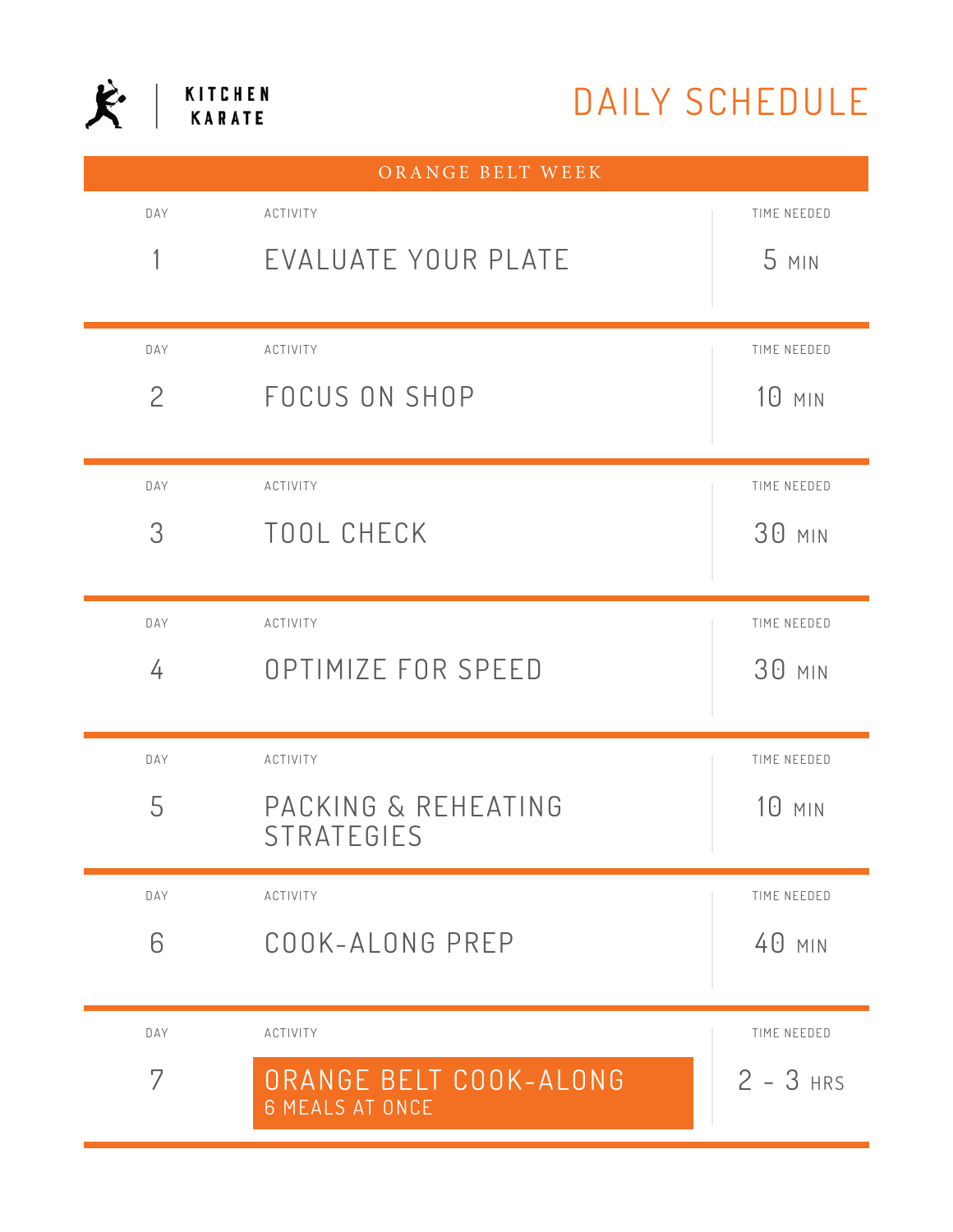## DAILY SCHEDULE

| KITCHEN       |
|---------------|
| <b>KARATE</b> |

| RED BELT WEEK  |                           |               |  |
|----------------|---------------------------|---------------|--|
| DAY            | ACTIVITY                  | TIME NEEDED   |  |
| 1              | EVALUATE YOUR PLATE       | 5 MIN         |  |
|                |                           |               |  |
| DAY            | ACTIVITY                  | TIME NEEDED   |  |
| $\overline{2}$ | CLEAR THE STICKING POINTS | 30 MIN        |  |
|                |                           |               |  |
| DAY            | ACTIVITY                  | TIME NEEDED   |  |
| 3              | TOOL CHECK - ROUND 2      | <b>15 MIN</b> |  |
|                |                           |               |  |
| DAY            | ACTIVITY                  | TIME NEEDED   |  |
| 4              | PANTRY PREP               | <b>30 MIN</b> |  |
|                |                           |               |  |
| DAY            | ACTIVITY                  | TIME NEEDED   |  |
| 5              | FLAVOR PROFILES           | 10 MIN        |  |
|                |                           |               |  |
| DAY            | ACTIVITY                  | TIME NEEDED   |  |
| 6              | SHOP FOR COOK-ALONG       | 40 MIN        |  |
|                |                           |               |  |
| DAY            | ACTIVITY                  | TIME NEEDED   |  |
| 7              | RED BELT COOK-ALONG       | $2 - 3$ HRS   |  |
|                | <b>9 MEALS AT ONCE</b>    |               |  |